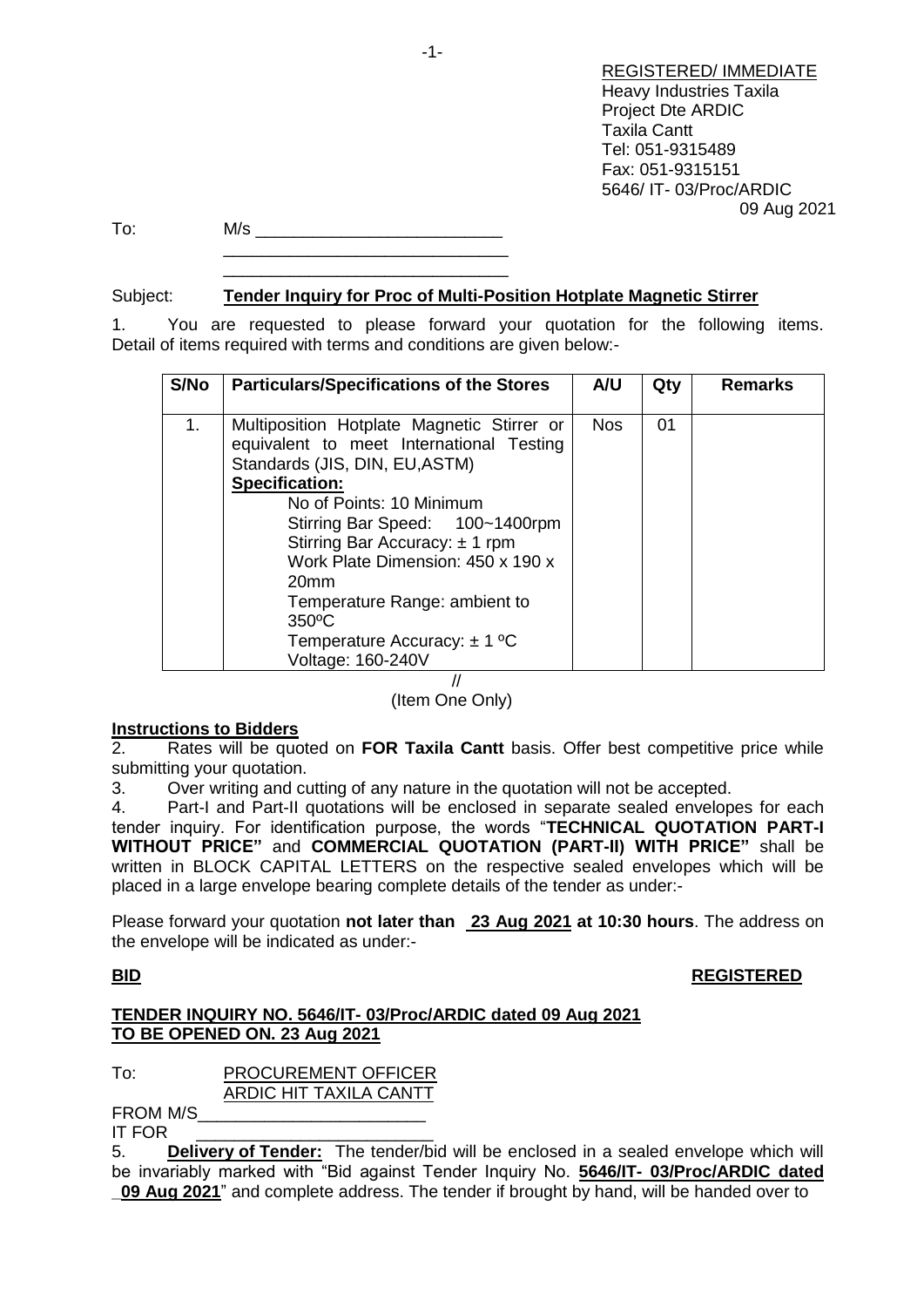security staff on duty at ARDIC Gate for placing the same in bid box (available at the gate). The bid will not be brought by hand by any firm while visiting the office of Proc officer (ARDIC). Moreover if required endorsements are found missing, the bid will be liable for rejection.

6. The bid must be dropped in the bid box, latest by 1030 hours on **23 Aug 2021**, at ARDIC Gate. **The bid will be opened same day at 1100 hours** in the presence of the available representative of the firms in ARDIC HIT Taxila Cantt. **No bid will be entertained / considered after 1030 hours,** on the aforementioned date.

7. All papers must be signed and stamped and items not quoted / quoted must be mentioned clearly.

8. All clauses/terms mentioned in this inquiry will be considered accepted by the bidding firms, even if no reference to them is given in the respective offers.

9. **Postal order for Rs. 100/- (Rupees One Hundred) as a tender fee, in favor of MD (ARDIC)** HIT Taxila Cantt, will invariably be enclosed with the technical offer, failing which the bid will be ignored.

10. Firms are instructed NOT to send Telex and Fax bids. Such bids/offers would not be accepted.

11. Please confirm receipt of the tender inquiry immediately and also intimate your participation or otherwise in this tender inquiry. In case any firm does not wish to bid, then it should return the tender inquiry documents at the earliest.

12. HIT reserves its right to cancel the bidding process with reason but without any obligation to justify such a reason.

13. The store is required to be delivered at Store Sec ARDIC, Taxila Cantt within 30 days from the date of signing of the contract.

14. The offered price quoted must be firm, final and inclusive of all taxes, packing, handling charges etc and delivery at HIT Taxila Cantt.

15. **Offers must remain open valid for 120 days** from the date of opening of the tender.

16. The store will be packed in standard grade, worthy of transportation by the means adopted.

17. This inquiry may not be taken as an indication of subsequent supply order and does not in any way commit HIT to purchase the items offered.

18. Warranty period will be one year from the date of issuance of CRV of the stores.

19. In case of failure to supply the stores within the stipulated periods, liquidated damages at the rate of 2% but not less than 1% of amount involved per month and maximum value not more than 10% of contracted store value or a part there-of will be levied.

### 20. **Payment Terms**

- a. Payments will be made by CMA (HIT) Taxila Cantt, through cheques against pre-receipted bills (duly affixed with revenue stamps) alongwith professional tax certificates (attested photocopies) of the suppliers after delivery and acceptance of stores.
- b. Partial payments against partial deliveries will not be allowed.
- c. The payment to the registered person is linked with active taxpayer status of the Suppliers as per FBR data base. If any registered supplier is not on active Taxpayer list, his payment will be stopped till he / she files his / her mandatory returns and appears on ATL of FBR.

21. HIT reserves the right to increase / decrease the quantity of items, placed on the tender without any reference to the firm.

22. The supplier shall furnish a **5% performance bank guarantee** within one month from the date of signing of the contract from scheduled bank in Pakistan against the total value of contract excluding taxes/duties. This bank guarantee must remain valid for 12 x months after the stores are put in operation. Performance Bank Guarantee will be released on the completion of warranty period, in case the firm fails to provide a/m performance bank guarantee within the stipulated time period, the contract will be cancelled and bid security will be encashed. Moreover, the contract shall than be awarded to next best evaluated bidder.

23. **All Firms participating in the tender will deposit 5% bid security of total quoted value in the shape of CDR / bank guarantee addressing to MD ARDIC Heavy Industries Taxila. The bid security will be provided by the firms in commercial envelope and clear**